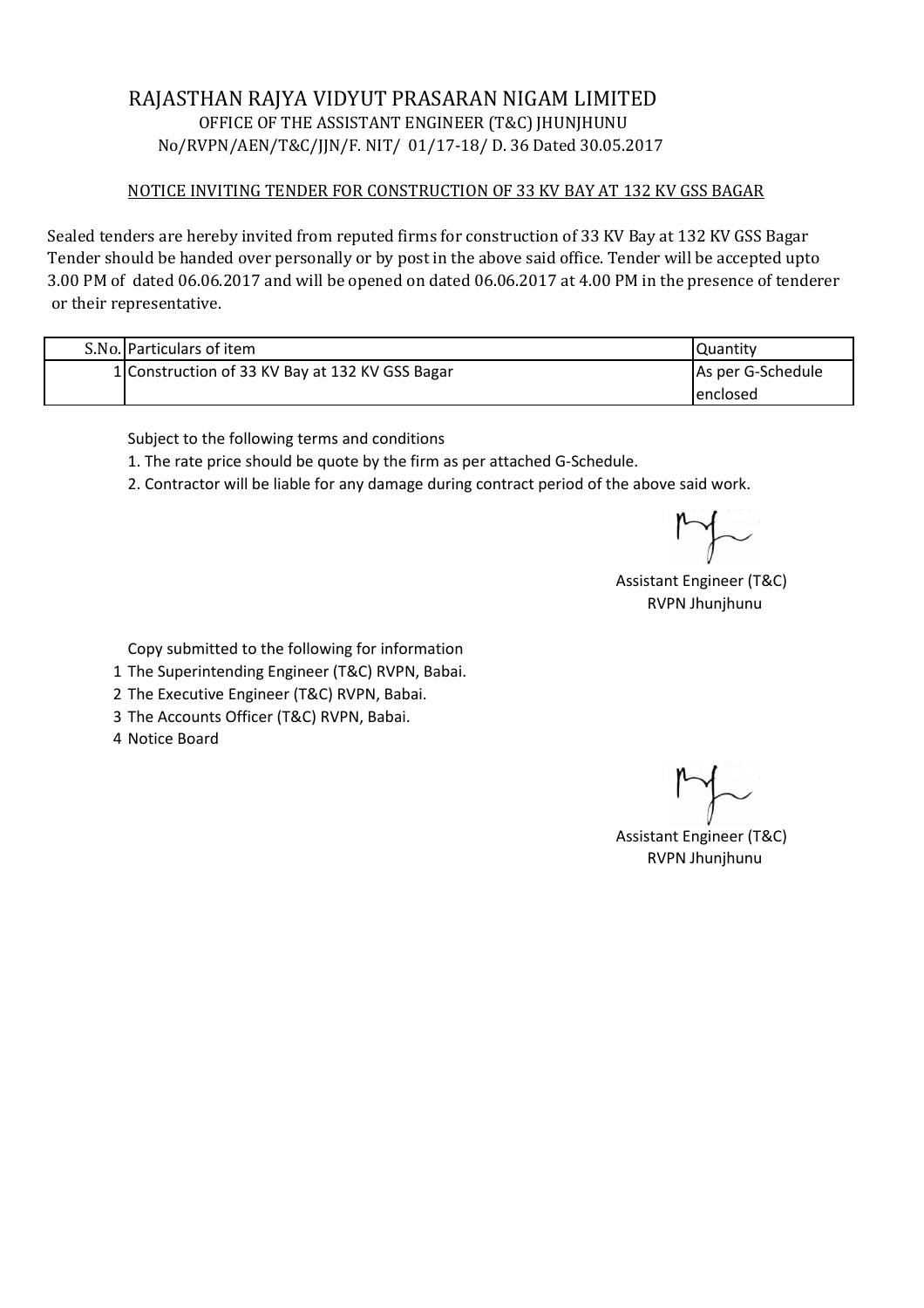## G -Schedule for Erection of Structure ,Equipments & Bus bar , stringing of Earth wire and Earthing work for 33 KV PHED Bay at 132 KV GSS Bagger (Ref. of BSR:- No. RVPN/SE (CONTRACTS-II)XEN-4/F./D.45 JAIPUR Dated 21.04.2017)

| S.No           | Particulars                                                                                                                                                                                                                                                                                                                                                                                                                                                                                                                                                                                                                                                                                                                                                                                                                                                                                                                                                  | Unit                             | Rate                 | Quantity | Amount |
|----------------|--------------------------------------------------------------------------------------------------------------------------------------------------------------------------------------------------------------------------------------------------------------------------------------------------------------------------------------------------------------------------------------------------------------------------------------------------------------------------------------------------------------------------------------------------------------------------------------------------------------------------------------------------------------------------------------------------------------------------------------------------------------------------------------------------------------------------------------------------------------------------------------------------------------------------------------------------------------|----------------------------------|----------------------|----------|--------|
| $\mathbf{1}$   | <b>EARTH MESH WORK</b>                                                                                                                                                                                                                                                                                                                                                                                                                                                                                                                                                                                                                                                                                                                                                                                                                                                                                                                                       |                                  |                      |          |        |
| $A-1$<br>$B-1$ | Laying of earth mesh with 25/28 mm dia M.S.Rod at a depth<br>of 0.80m from top level of foundations , including excavation<br>of trench of required depth and backfilling of the same<br>transportation of M.S.Rods from site store to locations<br>, welding of M.S.Rod to M.S.Rod along the length , at the<br>crossing and with earth electrodes as per drawing<br>, application of bitumen compound and covering with<br>bitumen impregnated tape on all welded joint for all the type<br>of soil prevalent at 0.8m below top level of foundations<br>(M.S.Rod of above sizes &M.S.Flat as required shall be made<br>available by RVPN)<br>(a) In case electricity is made available by RVPN without<br>charge<br>i. Normal dry soil<br>ii. Hard soil/Murram/Black cotton soil<br>iii. Soft Rock<br>iv. Hard rock (with blasting)<br>Laying of earthing riser of 50x10mm / 50x12mm size<br>M.S.Flat at a depth of 0.8m form the top level of foundations | Meter<br>Meter<br>Meter<br>Meter | 24<br>26<br>35<br>54 | 100      | 2400   |
|                | , including excavation of trench of required depth and<br>backfilling of the same ,transportation of M.S.Flat from site<br>store to locations preparation of risers bending as per<br>requirement (after heating if necessary), fixing on and<br>welding / bolting to equipments / structure and peaks of<br>structures, laying in the trench, welding to the earth mesh of<br>M.S.Rod as per drawing, including welding of extra length of<br>M.S.Flat if required, application of bitumen compound and<br>covering with bitumen impregnated tape on all welded joints<br>, painting of all surfaces of risers above ground level with red<br>oxide and green paint, for all the type of soil prevalent at<br>0.8m below top level of foundations (M.S.Rod of above sizes<br>&M.S.Flat as required shall be made available by RVPN)                                                                                                                         |                                  |                      |          |        |
|                | (a) In case electricity is made available by RVPN without<br>charge                                                                                                                                                                                                                                                                                                                                                                                                                                                                                                                                                                                                                                                                                                                                                                                                                                                                                          |                                  |                      |          |        |
|                | i. Normal dry soil                                                                                                                                                                                                                                                                                                                                                                                                                                                                                                                                                                                                                                                                                                                                                                                                                                                                                                                                           | Meter                            | 27                   | 150      | 4050   |
|                | ii. Hard soil / Murram / Black Cotton soil                                                                                                                                                                                                                                                                                                                                                                                                                                                                                                                                                                                                                                                                                                                                                                                                                                                                                                                   | Meter                            | 28                   |          |        |
|                | iii. Soft Rock                                                                                                                                                                                                                                                                                                                                                                                                                                                                                                                                                                                                                                                                                                                                                                                                                                                                                                                                               | Meter                            | 38                   |          |        |
|                | iv. Hard rock (with blasting)                                                                                                                                                                                                                                                                                                                                                                                                                                                                                                                                                                                                                                                                                                                                                                                                                                                                                                                                | Meter                            | 59                   |          |        |
|                | v. Hard rock (blasting prohibited)                                                                                                                                                                                                                                                                                                                                                                                                                                                                                                                                                                                                                                                                                                                                                                                                                                                                                                                           | Meter                            | 65                   |          |        |
|                | (b) In case diesel generator is arranged by the contractor at<br>his own cost                                                                                                                                                                                                                                                                                                                                                                                                                                                                                                                                                                                                                                                                                                                                                                                                                                                                                |                                  |                      |          |        |
|                | i. Normal dry soil                                                                                                                                                                                                                                                                                                                                                                                                                                                                                                                                                                                                                                                                                                                                                                                                                                                                                                                                           | Meter                            | 38                   |          |        |
|                | ii. Hard soil / Murram / Black Cotton soil                                                                                                                                                                                                                                                                                                                                                                                                                                                                                                                                                                                                                                                                                                                                                                                                                                                                                                                   | Meter                            | 40                   |          |        |
|                | iii. Soft Rock                                                                                                                                                                                                                                                                                                                                                                                                                                                                                                                                                                                                                                                                                                                                                                                                                                                                                                                                               | Meter                            | 51                   |          |        |
|                | iv. Hard rock (with blasting)                                                                                                                                                                                                                                                                                                                                                                                                                                                                                                                                                                                                                                                                                                                                                                                                                                                                                                                                | Meter                            | 70                   |          |        |
|                | v. Hard rock (blasting prohibited)                                                                                                                                                                                                                                                                                                                                                                                                                                                                                                                                                                                                                                                                                                                                                                                                                                                                                                                           | Meter                            | 78                   |          |        |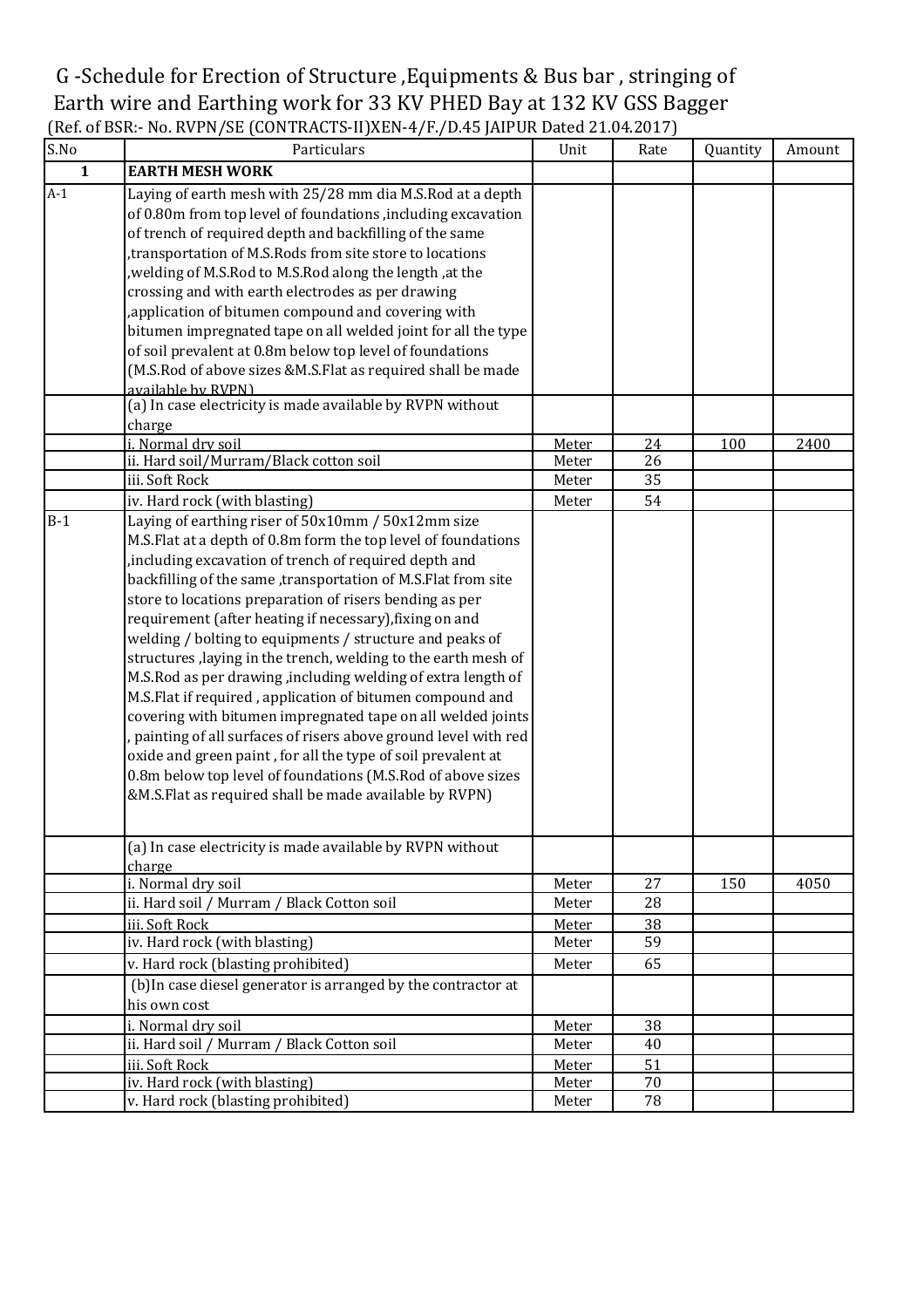| $C-1$            | Placing / Driving of earth electrodes of 25/28mm dia                                                                     |         |      |     |                  |
|------------------|--------------------------------------------------------------------------------------------------------------------------|---------|------|-----|------------------|
|                  | M.S.Rod of length 3.30 meter (approx) to a depth of 3.80                                                                 |         |      |     |                  |
|                  | meter from the top level of foundations, including                                                                       |         |      |     |                  |
|                  | excavation of pit as required and back filling of the same,                                                              |         |      |     |                  |
|                  | transportation of M.S.Rod from site store to locations cutting                                                           |         |      |     |                  |
|                  | of M.S. Rod to desired length , preparation of one end as spike                                                          |         |      |     |                  |
|                  | if necessary, welding of earth electrodes to earth mesh of                                                               |         |      |     |                  |
|                  | M.S.rod as per drawing, application of bitumen compound                                                                  |         |      |     |                  |
|                  | and covering with bitumen impregnated tape on all welded                                                                 |         |      |     |                  |
|                  | joints, painting of all surfaces of risers above ground level                                                            |         |      |     |                  |
|                  |                                                                                                                          |         |      |     |                  |
|                  | with red oxide and green paint, for all the type of soil<br>prevalent at 3.8m below top level of foundations (M.S.Rod of |         |      |     |                  |
|                  |                                                                                                                          |         |      |     |                  |
|                  | above sizes &M.S.Flat as required shall be made available by<br><b>RVPN)</b>                                             |         |      |     |                  |
|                  | (a) In case electricity is made available by RVPN without                                                                |         |      |     |                  |
|                  | charge                                                                                                                   |         |      |     |                  |
|                  | i. Normal dry soil                                                                                                       | Nos.    | 200  | 4   | 800              |
|                  | ii. Hard soil / Murram / Black Cotton soil                                                                               | Nos.    | 333  |     |                  |
|                  | iii. Soft Rock                                                                                                           | Nos.    | 532  |     |                  |
|                  | v. Hard rock (blasting prohibited)                                                                                       | Nos.    | 932  |     |                  |
|                  | (b) In case diesel generator is arranged by the contractor at                                                            |         |      |     |                  |
|                  | his own cost                                                                                                             |         |      |     |                  |
|                  | i. Normal dry soil                                                                                                       | Nos.    | 283  |     |                  |
|                  | ii. Hard soil / Murram / Black Cotton soil                                                                               | Nos.    | 416  |     |                  |
|                  | iii. Soft Rock                                                                                                           | Nos.    | 616  |     |                  |
|                  | iv. Hard rock (with blasting)                                                                                            | Nos.    | 1016 |     |                  |
|                  | v. Hard rock (blasting prohibited)                                                                                       | Nos.    | 1139 |     |                  |
| $\mathbf{2}$     | ERECTION OF SUBSTATION STEEL STRUCTURE columns,                                                                          |         |      |     |                  |
|                  | beams lighting mast and equipment structures (excluding                                                                  |         |      |     |                  |
|                  | circuit Breakers and Capacitor Banks ) of all type including                                                             |         |      |     |                  |
|                  | transportation of structure member, nuts & bolts, washers,                                                               |         |      |     |                  |
|                  | etc. from site store to locations, their assembly, placing on                                                            |         |      |     |                  |
|                  | foundation, fixing of template, with foundation bolts as                                                                 |         |      |     |                  |
|                  | required, leveling and preparing for grouting as required, but                                                           |         |      |     |                  |
|                  | excluding grouting, erection after grouting and tightening &                                                             |         |      |     |                  |
|                  | punching of nuts & bolts. (Maximum height of structures                                                                  |         |      |     |                  |
|                  | upto 20 meters)                                                                                                          | MT      | 2321 | 1.9 | 4409.9           |
| 3                | <b>BUS BAR WORK</b>                                                                                                      |         |      |     |                  |
| $\boldsymbol{A}$ | STRINGING of 220,132,33 &11 KV bus bar of ACSR                                                                           |         |      |     |                  |
|                  | conductor including transportation of conductor, disc                                                                    |         |      |     |                  |
|                  | isolator and tension hardware from site store to location,                                                               |         |      |     |                  |
|                  | laying and cutting required length of conductor, cleaning and                                                            |         |      |     |                  |
|                  | assembly of disc insulator as required along with fitting of                                                             |         |      |     |                  |
|                  | bolted type or compression type tension hardware as made                                                                 |         |      |     |                  |
|                  | available (compression machine shall be provided by RVPN                                                                 |         |      |     |                  |
|                  | on rent basis), making up at one end, stringing of conductor                                                             |         |      |     |                  |
|                  | between the beams with specified sag and tension, also                                                                   |         |      |     |                  |
|                  | equalizing sag and fitting spacers and spacer T- Clamps for                                                              |         |      |     |                  |
|                  | twin conductor for three phase of conductor in each section                                                              |         |      |     |                  |
|                  | i) Single ACSR panther                                                                                                   | section | 1165 |     | $\boldsymbol{0}$ |
|                  | ii) Single ACSR Zebra                                                                                                    | section | 1356 |     |                  |
|                  | iii) Double ACSR Zebra                                                                                                   | section | 1955 |     | $\boldsymbol{0}$ |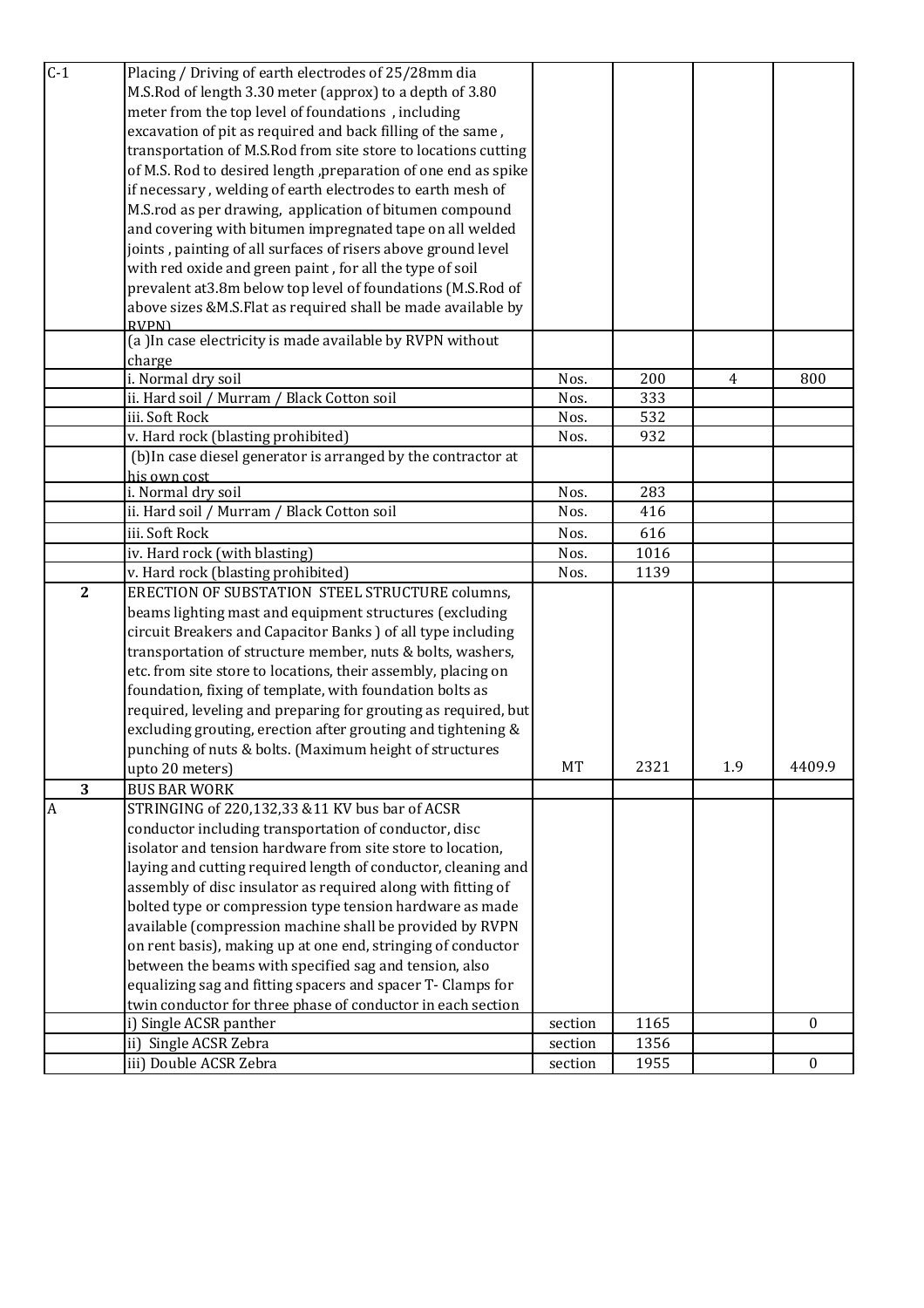| $\overline{B}$          | JUMPERS of ACSR conductor (3 nos. Y-type) between bus to        |              |      |              |          |
|-------------------------|-----------------------------------------------------------------|--------------|------|--------------|----------|
|                         | equipment, or between equipment to equipment or between         |              |      |              |          |
|                         | bus to bus, including transportation of conductor, disc         |              |      |              |          |
|                         | insulator and hardware from site store to location, cleaning    |              |      |              |          |
|                         | and assembly of disc insulator as required along with fitting   |              |      |              |          |
|                         | of suspension hardware and erection as required, cutting        |              |      |              |          |
|                         | required length of conductor, making connection, fixing of      |              |      |              |          |
|                         | spacer & spacer T- clamp as required, tightening of clamps/     |              |      |              |          |
|                         | connectors, dressing etc., for three phase.                     |              |      |              |          |
|                         | i) Single ACSR Zebra/Panther conductor                          | Set          | 333  | 8            | 2664     |
|                         | ii) Double ACSR Zebra cond.                                     | Set          | 665  |              | $\bf{0}$ |
| $\overline{\mathbf{4}}$ | Stringing of Earth wire (Size 7/3.15mm or                       |              |      |              |          |
|                         | 7/4.00mm), including transportation of earth wire, tension      |              |      |              |          |
|                         | hardware, etc from site store to location, lying and cutting    |              |      |              |          |
|                         | required length of earth wire, fitting of bolted type or        |              |      |              |          |
|                         | compression type hardware as made available (Compression        |              |      |              |          |
|                         | machine shall be provided by RVPN on rent free                  |              |      |              |          |
|                         | basis), making up at one end. Stringing of earth wire between   |              |      |              |          |
|                         | structure peaks with specified sag and tension, jumpering       |              |      |              |          |
|                         | and connecting earth bond for single earth wire.                | Each         | 292  | $\mathbf{1}$ | 292      |
| 5                       | ERECTION OF SUB STATION EQUIPMENTS                              |              |      |              |          |
| $\boldsymbol{\rm{A}}$   | i) Erection of 33/0.4 KV or 11/0.4 KV Station Transformer       |              |      |              |          |
|                         | upto 500KVA on existing masonary plat form including            |              |      |              |          |
|                         | transportation                                                  | Each         | 3967 |              |          |
| $\, {\bf B}$            | Erection of current transformer/ potential transformer /        |              |      |              |          |
|                         | capacitive voltage transformer / series reactor / residual      |              |      |              |          |
|                         | voltage transformer / natural current transformer with          |              |      |              |          |
|                         | clamps & connectors, on already erected steel structure         |              |      |              |          |
|                         | including transportation from site store to location.           |              |      |              |          |
|                         | fabrication of base frame, fixing of terminal connectors,       |              |      |              |          |
|                         | tightening of nuts & bolts etc. complete in all respects.       |              |      |              |          |
|                         | i) 220 KV CT/PT/CVT                                             | Nos.         | 2529 |              |          |
|                         | ii) 132 KV CT/PT/CVT                                            | <b>Nos</b>   | 1415 |              |          |
|                         | iii) 33 KV or 11 KV CT/PT                                       | Nos          | 532  | 3            | 1596     |
|                         | iv) 33 KV or 11 KV SR/RVT/NCT                                   | Nos.         | 1016 |              |          |
| $\mathsf C$             | Erection of Lightening arrestors on already erected             |              |      |              |          |
|                         | structures including transportation of LA, clamps &             |              |      |              |          |
|                         | connectors, surge counter etc. from site store to locations.    |              |      |              |          |
|                         | fabrication of base frame, fixing of terminal connectors,       |              |      |              |          |
|                         | surge counter, tightening of nuts & bolts etc. complete in all  |              |      |              |          |
|                         | respects.                                                       |              |      |              |          |
|                         | i) 220 KV                                                       | Nos.         | 1996 |              |          |
|                         | ii) 132 KV                                                      | Nos.         | 1422 |              |          |
|                         | iii) 33 or 11 KV                                                | Nos.         | 317  | 3            | 951      |
| ${\rm D}$               | Erection of isolators on already erected steel structure        |              |      |              |          |
|                         | including transportation of base frame, P.Is, contacts,         |              |      |              |          |
|                         | mechanism-box, clamps & connectors etc. from site store to      |              |      |              |          |
|                         | location, minor fabrication as required, and fixing of terminal |              |      |              |          |
|                         | connectors, for their smooth operation and final adjustment     |              |      |              |          |
|                         | if required after umpiring.                                     |              |      |              |          |
|                         | i) 220 KV                                                       |              |      |              |          |
|                         | a) without earth blade                                          | Nos.         | 4400 |              |          |
|                         | b) with single earth blade                                      | Nos.         | 4899 |              |          |
|                         | c) with double earth blade                                      | Nos.         | 5557 |              |          |
|                         | d) tandem                                                       | Nos.         | 4899 |              |          |
|                         | ii) 132 KV<br>a) without earth blade                            |              | 2596 |              |          |
|                         | b) with single earth blade                                      | Nos.<br>Nos. | 3045 |              |          |
|                         | c) tandem                                                       | Nos.         | 3045 |              |          |
|                         | iii) 33 KV or 11 KV                                             |              |      |              |          |
|                         |                                                                 |              |      |              |          |